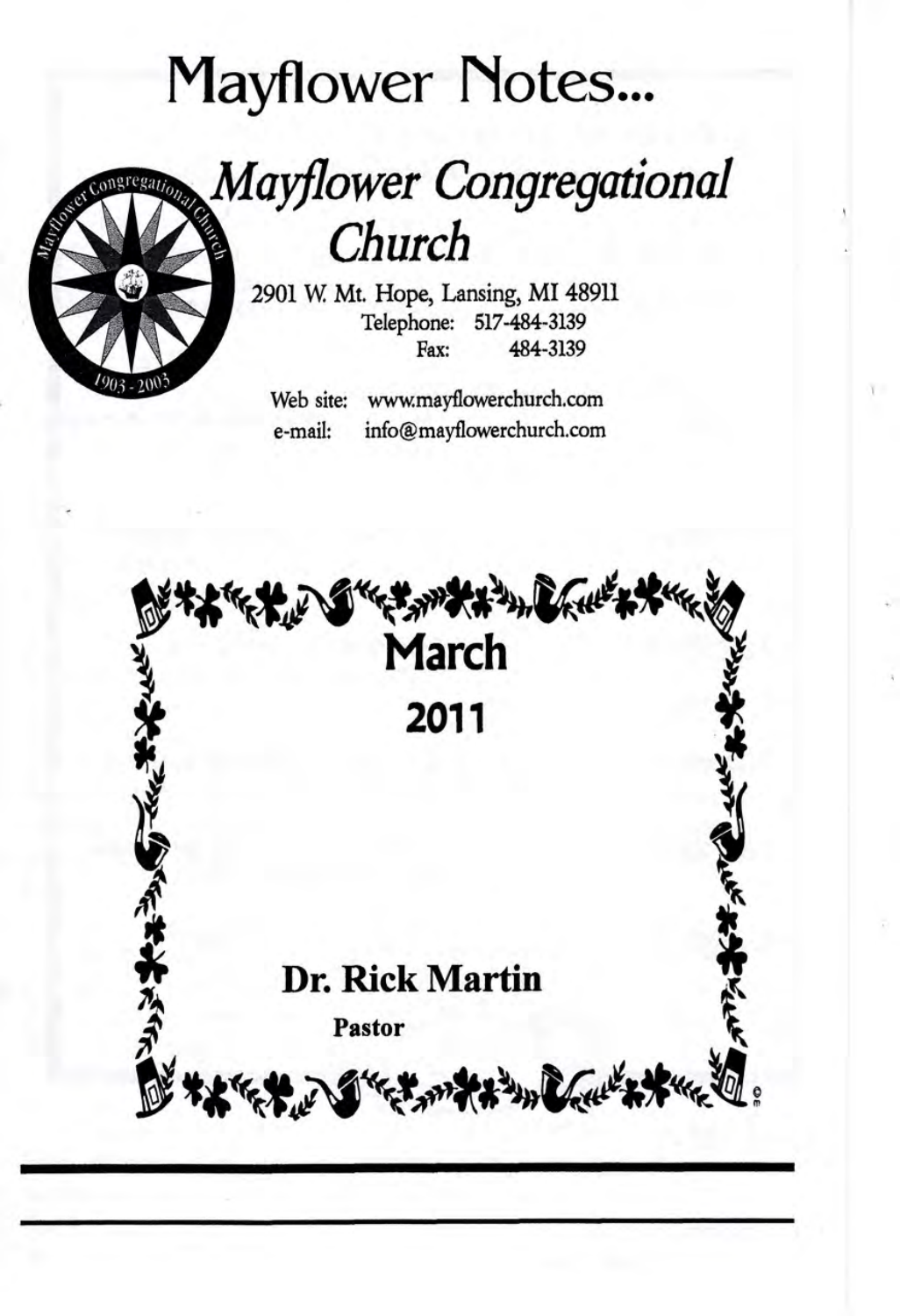Dates to remember in March...

March 2,9,16

March 8

Family Success Serites, 7:00  $p.m.$ 

Men's Fat Tuesday Pancake Supper 5:30 p.m.

5 p.m.

Second Saturday Supper

March 12

March 15

Newsletter items due Trustees 5 p.m.

March 19

March 20

Dinner 5:30 p.m. Missions Sunday with the

Corned Beef and Cabbage

March 27

Prudential Council 12 p.m.

Sewards from Africa



Naída Kenyon

Outreach Focus Míssions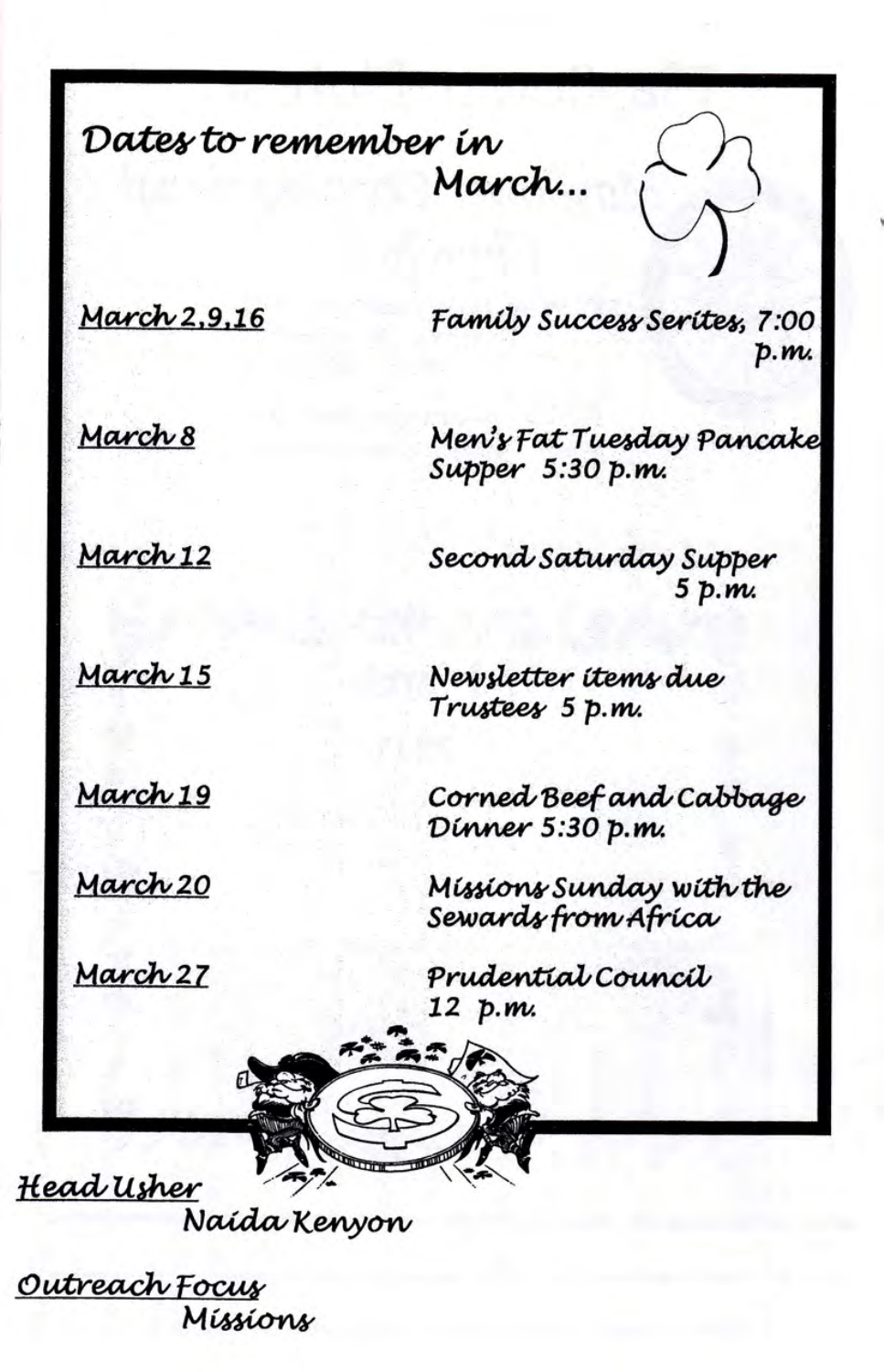### From the Pastor's Desk

#### Expectations - Disappointment - Keep the Faith - Really?

We all have experienced disappointments in our life. Some are minor, which years later tum into a funny story to tell. A few have been tagic, which can lead to future anxiety, stress and a life based on fear  $-$  not a happy way to live, nor is it the life God intends for you.

Romans 10:11

For the Scripture says, "WHOEVER BELIEVES IN HIM WILL NOT BE DISAPPOINTED."

Wait a minute; I've been "disappointed" since becoming a Christian! What's up with that? How am I supposed to "keep the faith" when I have prayed and nothing improved? Or it even became worse? How am I supposed to continue to trust God, when I have been sorely disappointed in the past?

I wish I had all the answers to those questions, I do not. However, I have leamed some things through the Word of God, the Bible, and my experiences thus far in life. Many of my disappointments have come from my own expectations, not God's expectations (His will) for me. I want God to serye me, to bring my will to pass, rather than to serve Him. Instead of God, I want a Genie - rub the magic lamp, get three wishes and my first wish is to have unlimited wishes. And I wonder why I'm disappointed when my prayers for me aren't manifested according to my will. Duh!

Father knows best. There are many prayers that I now look back on and admit, "Thank God He didn't answer that one!" A little more explanation at the time would have been good (kind of kills the whole trust & faith thing), but hindsight reveals His ultimate knowledge and love for me.

The game isn't over yet. More than one baseball game has been won in the  $9<sup>th</sup>$  inning. I have won golf matches on the last putt at the last hole. If we stay the course, keep the faith, continue to trust and serve Him, our first moment in Heaven will reveal that we won – our disappointments being swallowed up in His eternal love for us.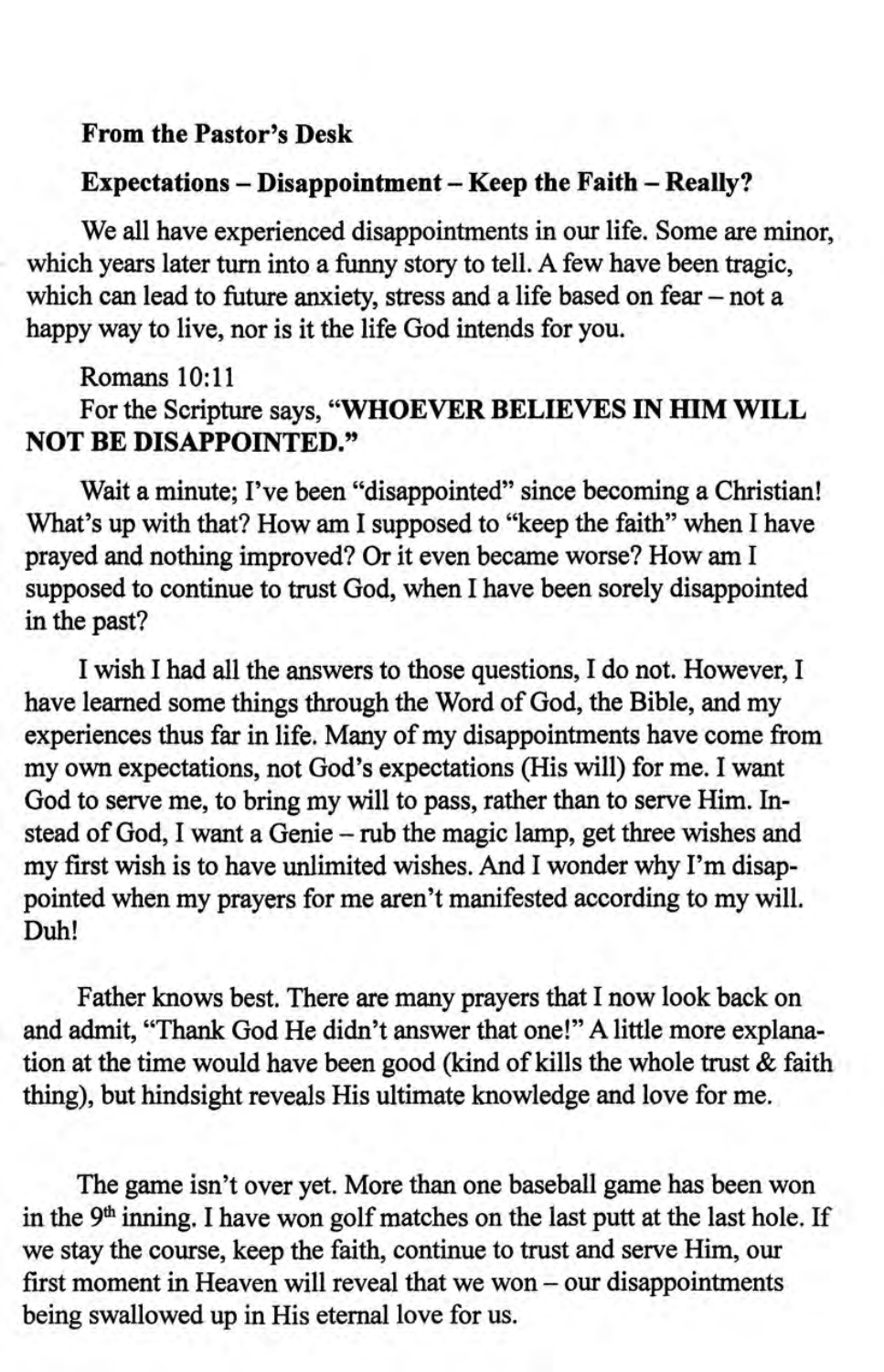# LAY LEADER'S MISSIVE

February with its weather extremes seemed to fly by!! Will March come in like a lion or a lamb? However it approaches it will be a very busy month with lots of opportunities for worship and fellowship for the Mayflower Family.

We will once again designate March as Missions Month; the highlight of which will be a visit by the Seward's from their mission in Mali, West Africa. There will be special music and worship that day and a meal will also be planned. As you know, our 2011 budget includes a lineitem for their mission.

The Men's Fat Tuesday (Mardi Gras) pancake dinner will again be served on March 8<sup>th</sup>. Bill McHarris will once again entertain us with great piano music. So..., gather your friends, bright shirt and beads and come on out for great fun and food. Guys, please sign up as soon as possible to help.

Our annual and ever popular corned beefand cabbage dinner (ala Dave McClelland) will be held on Saturday, March 19<sup>th</sup>. We will also be entertained by the "Vintage Woodwind Quintet". ADVANCED TICKETS ARE REQUIRED and can be ordered from the office no later than  $3/15$ . We will also need some help with set-up and clean-up, so there will be a sign up sheet on the white board.

Proceeds from both of these will be used for other mission projects.. If anyone has any ideas for mission displays, please contact me at 646-8861.

I want to emphasize good communication inALL areas of our church this year. Please remember the Prudential Council meetings are open to everyone and are usually the 3'd Sunday of the month.

As we enter a new phase of our church calendar (Lent) maywe be open to all of God's blessings.

Roger

#### Keys Missing

We are looking for church keys #6 and #40 (the loaner key). If you have either of these, please let Lorraine know.

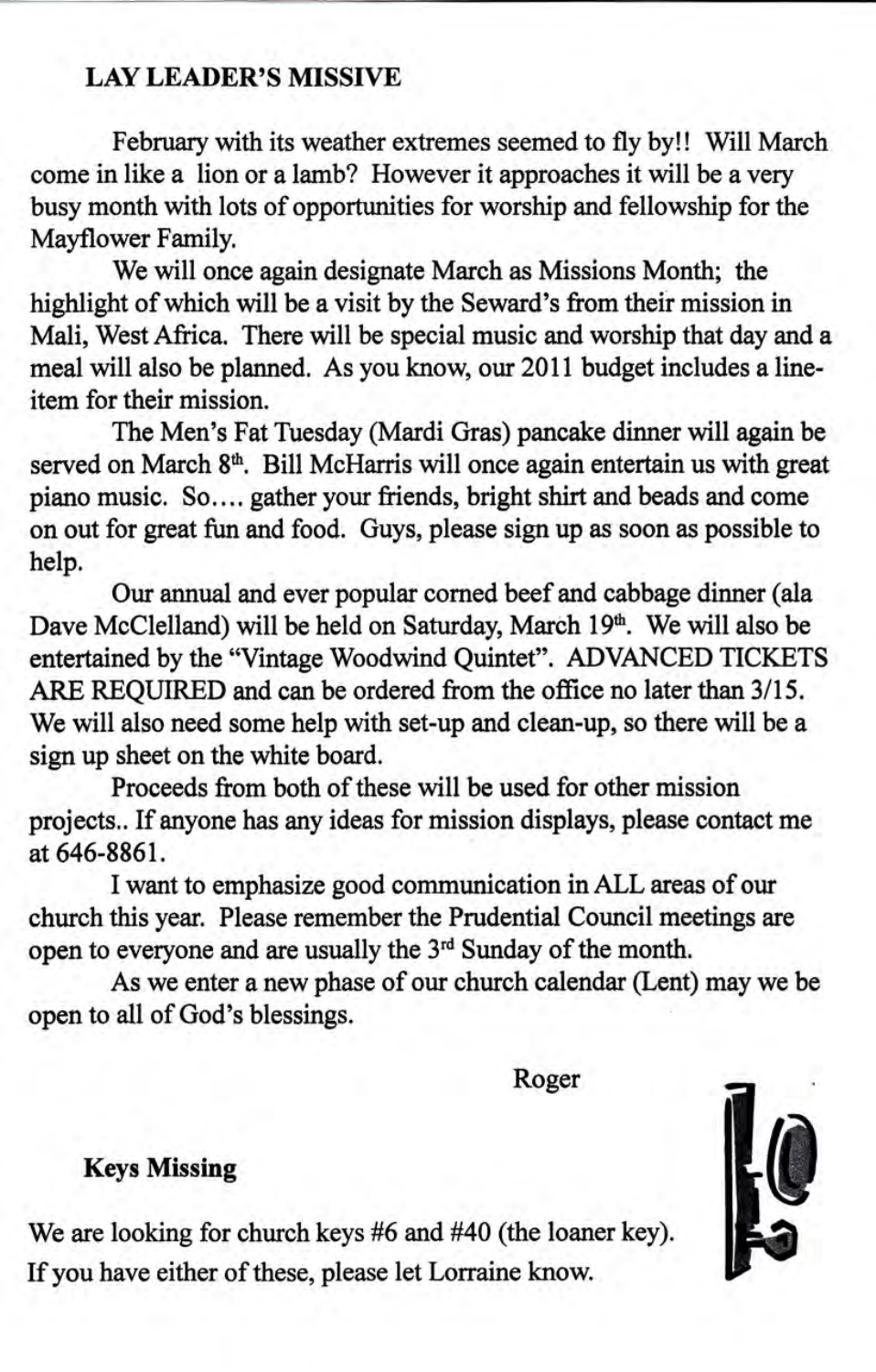(MCC NewsletterFeb15 2011) Music Musings for March You can always thumb through the Psalmsto find good reading, for example: Psalm 130 A song of ascents. <sup>1</sup> Out of the depths I cry to you, LORD; <sup>2</sup> Lord, hear my voice. Let your ears be affentive to my cry for mercy. <sup>3</sup> If you, LORD, kept a record of sins, Lord, who could stand? <sup>4</sup> But with you there is forgiveness, so that we can, with reverence, serve you. <sup>5</sup> I wait for the LORD, my whole being waits, and in his word I put my hope. <sup>6</sup>I wait for the Lord more than watchmen wait for the morning, more than watchmen wait for the morning. <sup>7</sup>Israel, put your hope in the LORD, for with the LORD is unfailing love and with him is full redemption. <sup>8</sup> He himself will redeem Israel from all their sins.

Really, how can we get through a day without sinning? Who can stand? Were we patient with our spouse, children, and students? Did we pressure someone in traffic, or cut them off? Did we work productively at work? How was our attitude? How was our humility/pride, how was our lovingkindness? Christianity is not a difficult path, it is an *impossible* one, to borrow from Dr. Rick.

But with God there is forgiveness; there is hope-for even me, for every one. The Lord has unfailing love for us.

Unfailing Love. Such a blessing. We fail, we falter. We miss the mark. But we are still loved unconditionally. God wants us to go again. We can put our hope in the Lord.

We cannot be perfect. Let us express ourselves with love, with goodwill, with God first. So be it.



Chrisann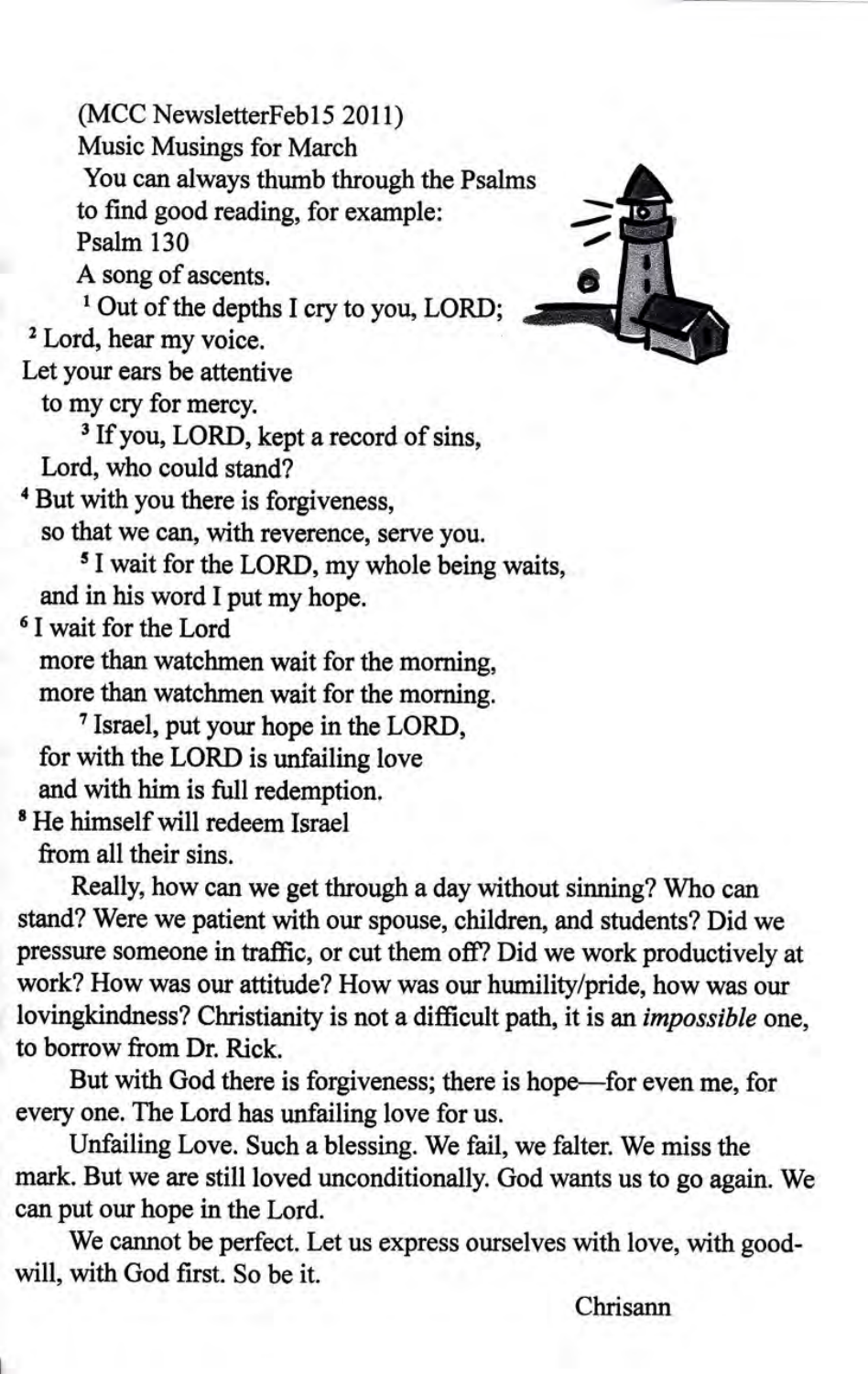# Sunday School has been playing to a full house at Mayflower!

On the last Sunday in January, we made 153 lunches for Advent House in under 20 minutes. As they say,""many hands make light work!" The kids enjoy packing the lunches, and knowing that they are helping to feed someone less fortunate than they are.

We have been busy painting props for a Noah's Ark play that we will be performing in early March. All of the kids are choosing the animal they want to be, so we should have quite a good mixture of the animal population represented on our ark!

Our guest speaker for the month of February was Dave McClelland, who showed us how to tie knots. This led into our February theme, "Fishers of Men." March is featuring Roger Kennedy talking about drug abuse and poison control, which leads us into "Our Bodies are Temples."

I am looking for adults interested in attending an adult teaching of Confirmation classes - I need to practice before beginning on our younger folks. Please see me if you are interested.

Spring is almost here - the long winter is almost over! Rejoice!



The good Lord didn't create anything without a purpose, but the fly comes close.

Mark TWain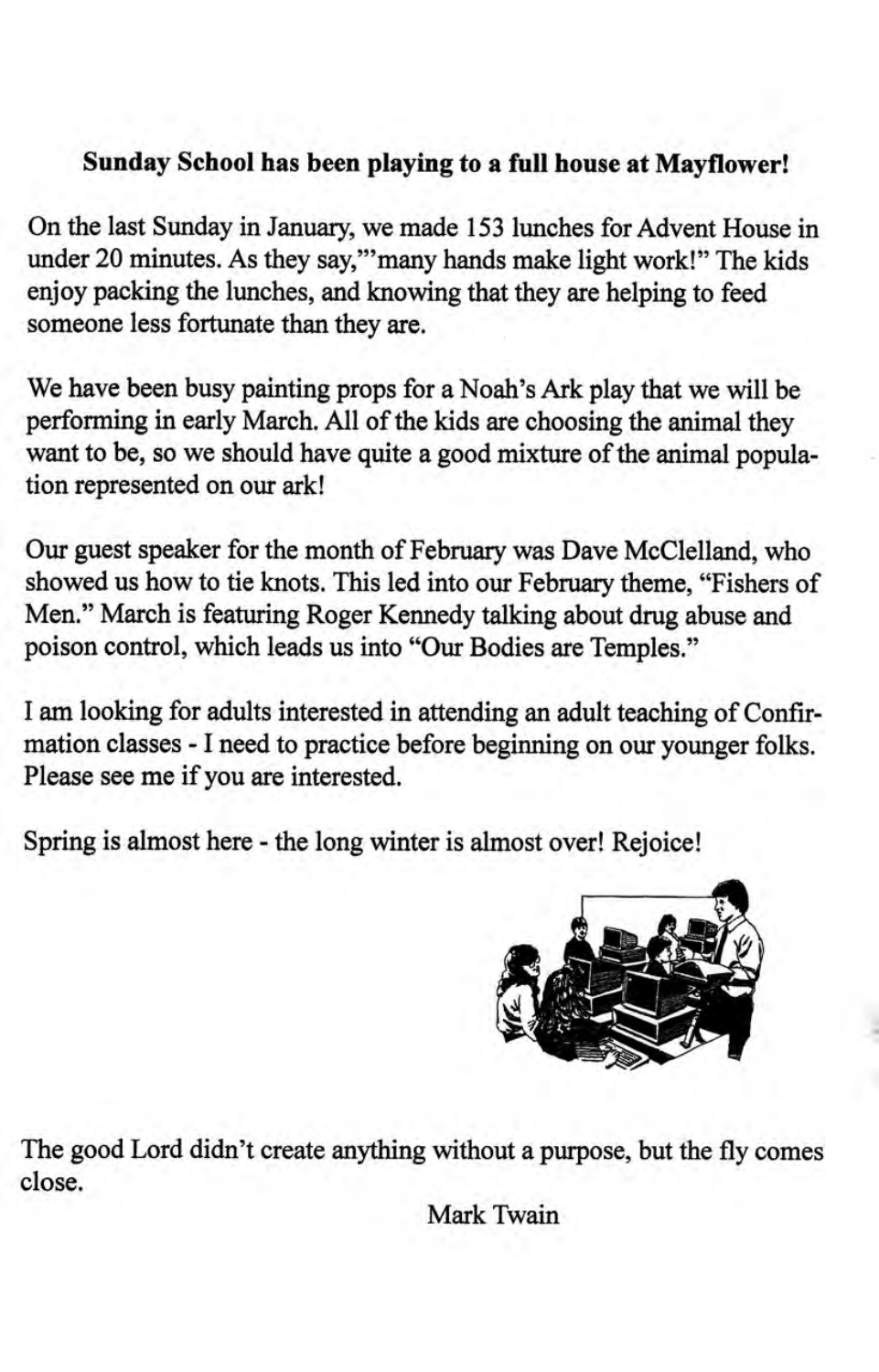# Stewardship Thought

# Spreading the Good News

Jesus was always very clear on what His purpose on Earth was. At the young age of twelve, He told His parents, "Didn't you  $k$ now I had to be in My Father's house?" (Luke 2:49). Later He



declared, "I have come that [My sheep] may have life, and have it to the  $full''$  (John 10:10). In order to give that abundant life to us, His sheep, "The Good Shepherd [laid] down His life for the sheep" (John 10:11). Our purpose as stewards of the Good Shepherd is to glorify Him and 'spread that Good News of His death and resurrection which brings us forgiveness of sin and life everlasting with Him.

Prayer: Lord, I pray for faith that will motivate me to do Your will. Help me to open my mind and heart to Your direction and purpose for my life. I thank You for loving me in spite of the wrong choices that I continually make. I am so blessed to have Your love and forgiveness. In Jesus'precious name I pray. Amen.

Blessings on your stewardship journey!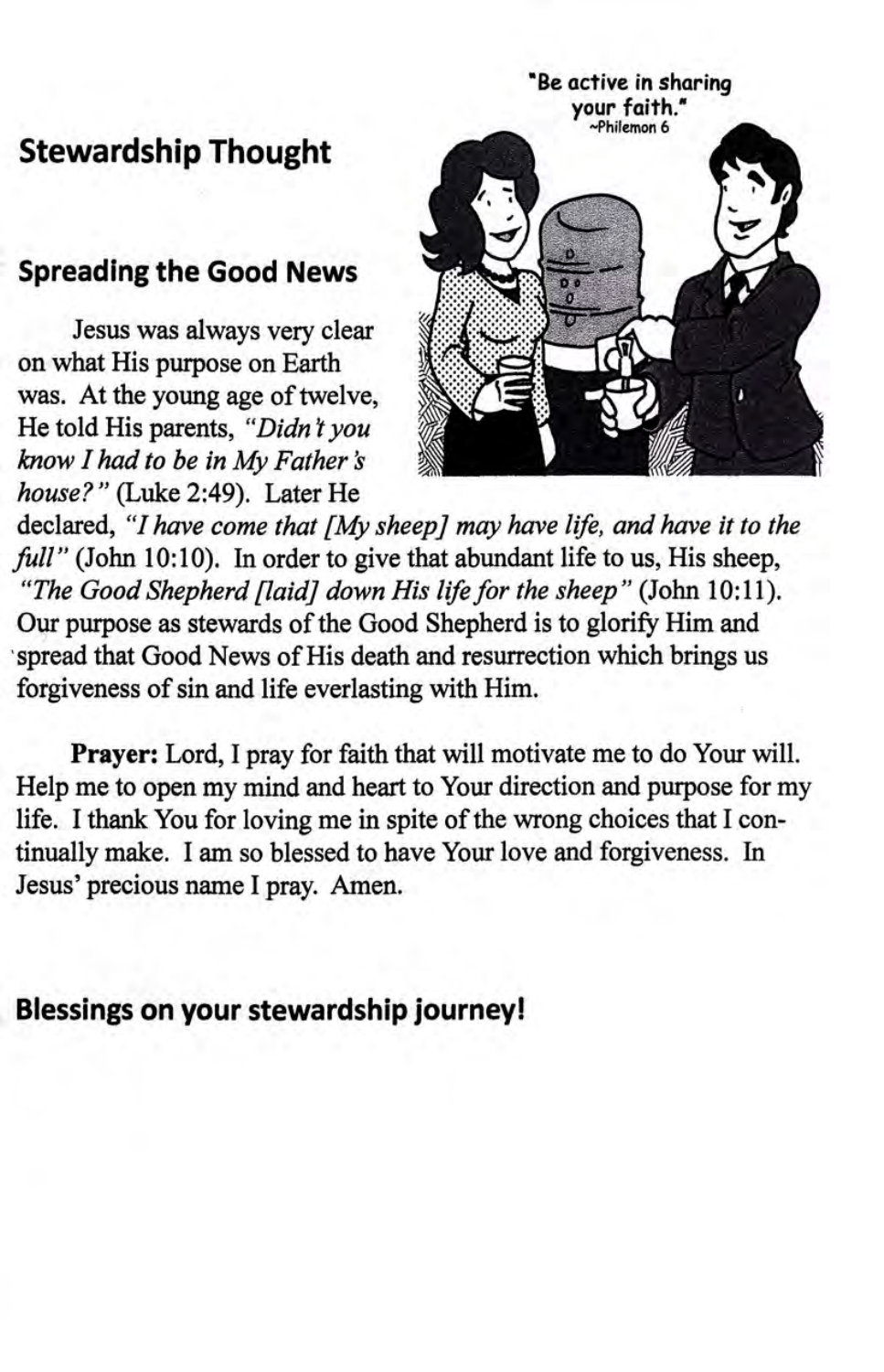# ARE YOU IN THE MOOD FOR SPRING CLEANING? I CAN HELP!

I am working at Peckham Industries; we are trying to start Libraries for our team members. We are looking for the donation of books from the community. Here are some books that we have in mind, but do not think this is a limited list, if you other books that would be good...we would love to have them!

| 1.  | Dr Seuss                             |
|-----|--------------------------------------|
| 2.  | <b>Bob Books</b>                     |
| 3.  | Dick and Jane                        |
| 4.  | I Can Read Books                     |
| 5.  | <b>Richard Scary Picture Books</b>   |
| 6.  | I spy books                          |
| 7.  | <b>Picture Dictionary</b>            |
| 8.  | Children Reading Books All Levels    |
| 9.  | <b>Elementary Textbooks</b>          |
| 10. | Junior High Textbooks                |
| 11. | <b>High School Textbooks</b>         |
| 12. | <b>Math Books</b>                    |
| 13. | <b>Fractions Books</b>               |
| 14. | <b>Healthy Eating</b>                |
| 15. | Parenting                            |
| 16. | <b>Budgeting</b><br>THE <sup>S</sup> |
| 17. | Self Help                            |
| 18. | OF AMERICAN<br><b>Resume Writing</b> |
| 19. | Interview skills                     |
| 20. | Fun Easy Reading                     |

If you have books around that are collecting dust that are in the way, or books that you know are great teaching tools, we would love to have them! Nancy Bandfield (517) 316-4385 nbandfield@peckham.org